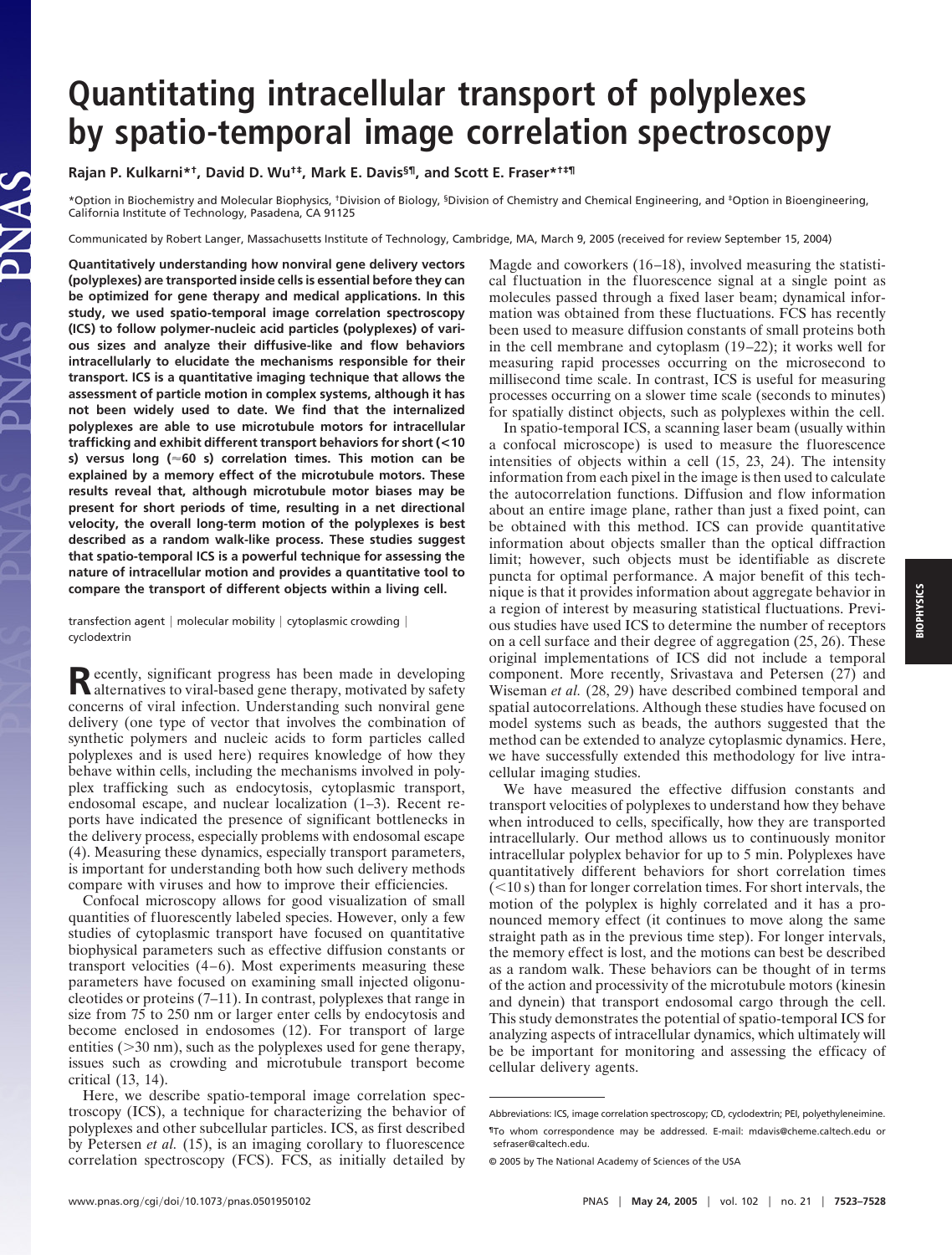

Fig. 1. Chemical structures for  $\beta$ -CD (A) and PEI (*B*) polymers used for complexing with DNA to create the nanometer-size polyplexes of interest. The PEI is a highly branched polymer with many free amino groups, as illustrated in the structure, whereas the CD has a small cavity created by the cyclized sugar moieties.

## **Materials and Methods**

**Cells.** HeLa cells were grown in 10-cm culture dishes (Becton Dickinson) at 37°C in a humid 5%  $CO<sub>2</sub>$  atmosphere. Each dish held 10 ml of growth media (DMEM with  $10\%$  FBS, 100 units/ml of penicillin, 100 units/ml of streptomycin, 10 mM Hepes, 0.1 mM nonessential amino acids, and 2 mM L-glutamine; Irvine Scientific). The cells were passaged once a week and plated onto coverslip-bottom tissue culture plates (Lab-Tek) for imaging experiments (1.5 ml per well). Cells were incubated for 24 h before transfection. Cells were imaged 2 h after polyplex transfection.

**Fluorescent Microsphere Preparation.** Green fluorescent microspheres of sizes 200 nm, 500 nm, 1  $\mu$ m, and 2  $\mu$ m (FluoSpheres, Molecular Probes) were diluted 1:100 in either pure water or a 50% glycerol solution, placed onto a coverslip (50  $\mu$ l), and imaged on the confocal microscope.

**DNA Polyplexes.** See Fig. 1 for schematic illustration of the chemical structures of the polymers.  $\beta$ -cyclodextrin (CD)containing polymers were synthesized as described (30). The polymers were modified with adamantane-PEG 5000 to prevent particle aggregation in the presence of salt (30). Adamantane is a small hydrophobic molecule that associates with the CD by forming an inclusion compound within the hydrophobic cavity. Without adamantane-polyethylene glycol modification, the polyplexes aggregate excessively in solution (30). All DNA used to generate polyplexes was fluorescently labeled with Cy5 dye. To form  $\beta$ -CD polymer/DNA polyplexes, equal volumes of a 1 mg/ml  $\beta$ -CD polymer solution and a 0.1 mg/ml Cy5-labeled oligonucleotide solution (both in  $H_2O$ ) were incubated at room temperature for 30 min. The 25-kDa branched polyethyleneimine (PEI)/DNA polyplexes were formulated similarly. Equal volumes of a  $0.067$  mg/ml of PEI solution and  $0.1$  mg/ml of  $Cy5-oligo$  solution (both in 20 mM Hepes, 50 mg/ml glucose) were incubated at room temperature for 30 min. Subsequently, 2  $\mu$ l of 20 mg/ml of mPEG5000-SPA (in H<sub>2</sub>O) was added and allowed to incubate at room temperature for another 15 min. Both the  $\beta$ -CD/DNA and PEI/DNA complexes had a 5:1 nitrogen/phosphate ratio. The size of the polyplexes (dependent on the concentrations of precursor and DNA) was measured by dynamic light scattering (Brookhaven Instruments, Holtsville, NY). The sizes of 80, 100, 180, and 220 nm are the effective mean diameters (by dynamic light scattering) of four different samples of monodisperse polyplexes, with variance of 3% or less. Both the polyethylene glycolylated  $\beta$ -CD/DNA and PEI/DNA polyplexes have been shown to enter and move within cells as nonaggregated particles by transmission electron microscopy studies (30).

**Fluorescence Microscopy.** An inverted Zeiss LSM 510 META confocal microscope was used for all fluorescence and bright-field measurements. Scan parameters (pixel time, scan area, and laser intensity) were varied to maximize the signal-to-noise ratio while minimizing frame time. Excitation of the green fluorescent microspheres was achieved with the 488-nm line of the argon ion laser, and excitation of Cy5 was achieved with the 633-nm He-Ne laser line. The fluorescence signal was detected through a variable confocal pinhole set to 1.5 Airy units, which was chosen to maximize the signal-to-noise ratio while minimizing out-of-plane light. At least 300 consecutive images were taken of each cell, with individual image frame rates varying between 1 and 2 Hz.

**Spatio-Temporal Image Autocorrelation Methods and Analysis.** Complete theoretical details of ICS, including equations, are given in *Supporting Methods*, which is published as supporting information on the PNAS web site. The z-direction point spread function was determined by taking a z-stack of 100-nm-diameter fluorescent microspheres. Fluorophore photobleaching (from continuous laser excitation) limited the maximum continuous observation times to 3–5 min; these times can be extended by using pauses in laser illumination when scanning. No specific correction for photobleaching was performed for these data series.

ICS analysis was performed as described in *Supporting Methods*. Images were manually thresholded by inspection to reduce the background contribution to the average intensity terms. Spatial autocorrelation functions for the images in each fluorescence time series were then calculated by using Eq. **S2a** from *Supporting Methods*. The spatial component of these correlation functions were then averaged and fit by nonlinear least squares by using Eq. **S4** from *Supporting Methods* to obtain the value for the beam radius. Next, the temporal correlation functions were separately calculated by using Eq. **S6** from *Supporting Methods*. These functions were then fit with either the diffusion (Eq. **S7** from *Supporting Methods*), diffusion plus flow (Eq. **S8** from *Supporting Methods*), or diffusion alternating with flow equa-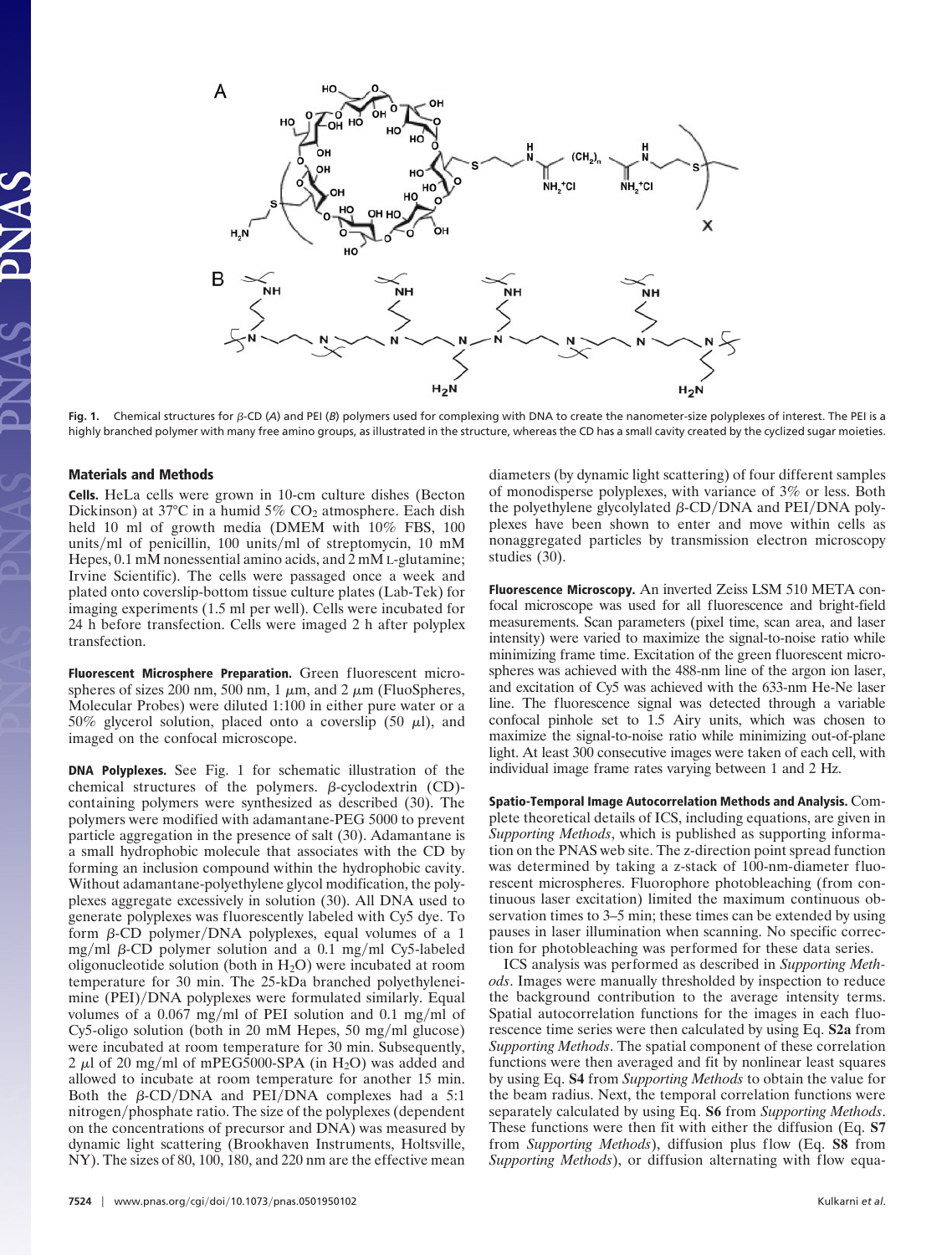

**Fig. 2.** Temporal image correlation analysis of 200-nm beads in a 50% glycerol solution. (*A*) The first figure from the time series of 300 images (captured at 10 Hz); 29 beads are present in this image. (Scale bar: 1  $\mu$ m.) (B) The average spatial correlation analysis of the raw spatial correlations for each of the first 100 images from this time series is shown in blue. (*C*) The least-squares fit (shown by the red circles) of Eq. **S4** from *Supporting Methods*, to the spatial autocorrelation in *B*. The data are fit for  $\eta$  and  $\xi$  values from  $-2$  to  $+2$ . (D) A graph of the number density of particles for the first 100 frames of the data set. The density values are within 10% of the values obtained by direct visualization (data not shown). (*E*) The least-squares fit of Eq. **S8** from *Supporting Methods* to the temporal autocorrelation curve of the data series. The diffusion coefficient for this curve is measured to be 2.62  $\times$  10<sup>-9</sup> cm<sup>2</sup>/s, compared with the theoretical Stokes–Einstein value of 3.12  $\times$  10<sup>-9</sup> cm<sup>2</sup>/s.

tions (Eq. **S9** from *Supporting Methods*). All calculations and fitting procedures were performed by using MATLAB software (Mathworks, Natick, MA).

## **Results and Discussion**

**Fluorescent Microsphere Images.** The fidelity of our spatiotemporal ICS algorithms were validated by using fluorescent microspheres. By imaging microspheres (beads) of known sizes, the number density and diffusion coefficients of the beads can be measured to determine the accuracy of the number density algorithm and to compare the experimental diffusion values with those predicted by the Stokes–Einstein equation  $(D = kT/6\pi\eta r$ , where  $k$  is Boltzmann's constant,  $T$  is the temperature,  $\eta$  is the fluid viscosity, and *r* is the particle radius). Beads were placed in either pure water or a 50% glycerol solution. Fig. 2*A* shows a representative image from one of 25 experiments. Each sequence of images was processed to threshold detector noise (by manual inspection) and the spatial autocorrelation was determined (Fig. 2*B*). The autocorrelation curve was fit by using Eq. **S4** from *Supporting Methods*, and the number densities were calculated from the *g*(0,0) value for each image (Fig. 2 *C* and *D*). In this example, ICS yields a number density of 27 beads from the spatial autocorrelation of Fig. 2*A*; a direct count indicated 29 beads in the image. The average error for 10 such data sets (25 frames each) was  $6.3 \pm 2.5\%$ ; a sample analysis is shown in Fig. 5*A*, which is published as supporting information on the PNAS web site. Thus the number density yields a reasonable estimate of the number of beads in each image.

The next step was to validate the diffusion measurements from the temporal autocorrelation trace  $g(0, 0, \tau)$ . Eq. **S8** from *Supporting Methods* was used as the fit equation because there was a constant convective flow in the sample, yielding both effective diffusion and directed velocity terms. For these microspheres, the effective diffusion term corresponds to the classical diffusion constant for particles freely moving in a fluid and the velocity term is the velocity caused by convective flow. Fig. 5*B* shows the ICS determined experimental diffusion coefficients compared with theoretical values from the Stokes–Einstein equation ( $n = 7$  samples each, SD <10% for each group); the experimental values are mostly within 10% of the predicted ones. Objects that diffuse with rates of  $5 \times 10^{-9}$  cm<sup>2</sup>/s represent the effective maximum limit of the scanning spatio-temporal ICS method by using the setup described above, imaged at the maximum frame rate of 10 Hz. Fortunately, intracellular diffusive processes have been reported to be  $\approx$  2 orders of magnitude slower, making them suitable candidates for temporal ICS analysis.

**Fluorescence Imaging of Polyplexes in HeLa Cells.** To explore the intracellular motions of different sizes and types of polyplexes, both  $\beta$ -CD polyplexes with diameters of 80, 180, and 220 nm and PEI polyplexes of 100-nm diameter were analyzed; all polyplexes were complexed with Cy5-labeled oligonucleotides. Specifically, the cytoplasm was imaged continuously for at least 300 frames (corresponding to at least 100 s), and these images were used to determine polyplex transport parameters. This extended trajectory, which is at least five times longer than previous work (4), allows for a more detailed picture of the motions of these polyplexes as they travel through the cell and engage the transport networks to ultimately traffic to the perinuclear region.

As the polyplexes traveled through the cell, we noted that individual polyplexes mostly displayed confined motions in a small region of the cell (with particle trajectories confined to a  $500-x-500$ -nm area) (31) or remained stationary over a 100-s trajectory. A few particles escaped these constraints and rapidly traveled through the cytoplasm in a correlated fashion, continuing along directed pathways with speeds of up to 0.5  $\mu$ m/s. However, these correlated trajectories typically lasted for 10 s or less; afterward, the polyplexes displayed independent behavior and could even return to the starting position. A representative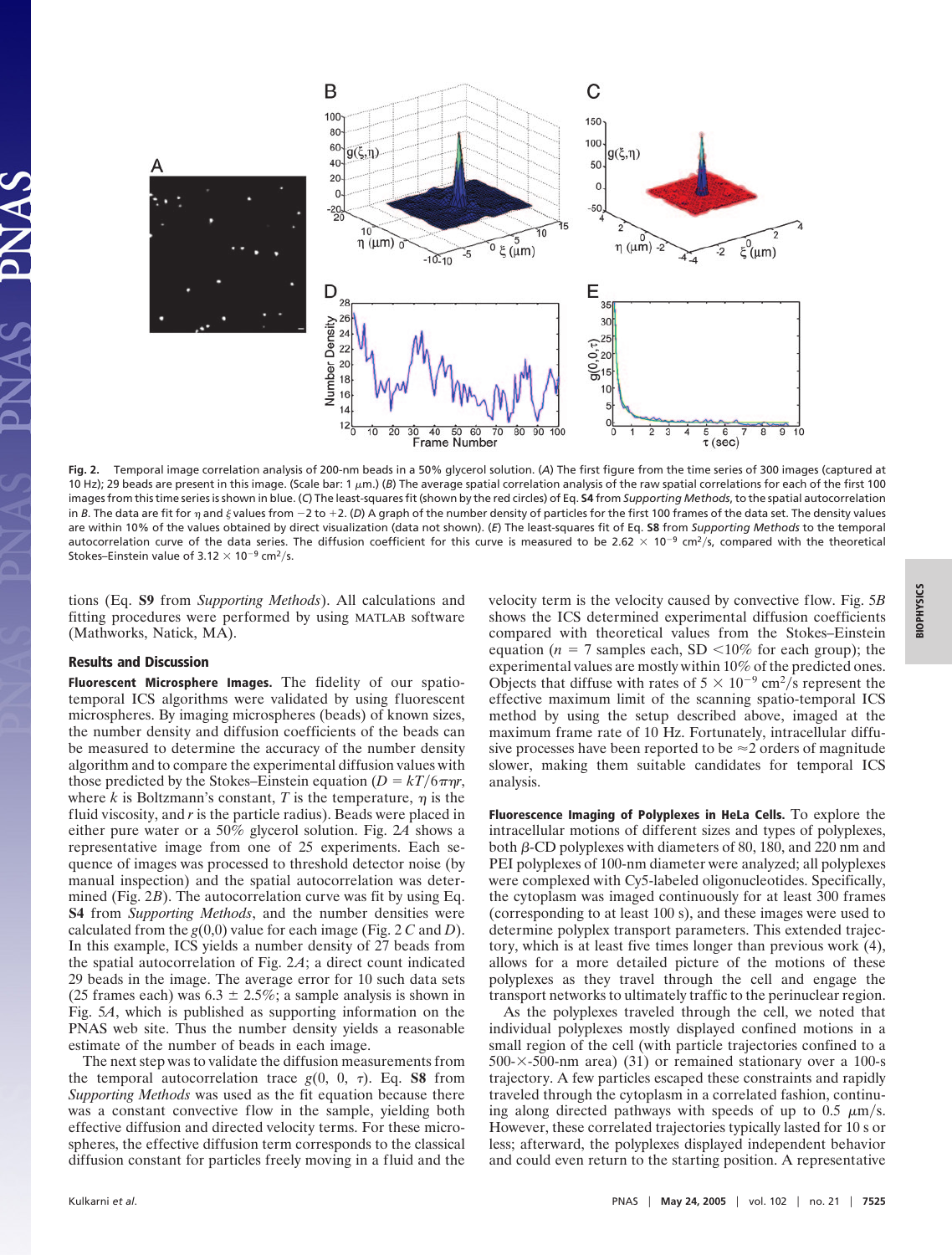

**Fig. 3.** An example of temporal ICS analysis of intracellular polyplexes. (*A*) A sample image of 100-nm PEI polyplexes inside a HeLa cell. The polyplexes are likely endosomally located and can be transported on microtubules (see text). The image series contains 200 images. (Scale bar: 1 µm.) (B) The raw average spatial correlation trace (shown in blue) for the first 100 images from *A*, taken at 1.25 Hz. (*C*) A Gaussian least-squares fit, depicted by red circles, to the data from *B*.  $\eta$  and  $\xi$  are evaluated from  $-2$  to  $+2$  for ease of calculation. (D) The temporal autocorrelation trace for the data in *B* and *C*. The green line is the best fit (by minimizing the residual, data not shown) by using the velocity plus diffusion equation (Eq. **S8** from *Supporting Methods*).

cell can be seen in Movie 1, which is published as supporting information on the PNAS web site; most particles appear to move very little. Occasionally a polyplex will travel quickly for a few seconds, then stall, and perhaps continue in a different direction; two such trajectories (of the cell depicted in Movie 1) are shown in Fig. 6, which is published as supporting information on the PNAS web site. In general, the trajectories appeared Brownian, with no preferred direction within the cell over this time scale. Similar behavior has been described by Lidke *et al.* (32) for endosomal trafficking of EGF-quantum dot complexes by microtubule-associated proteins (32). Given these random trajectories, it is not surprising that it usually takes 4–5 h for most polyplexes to reach the perinuclear region. In contrast, intracellular viral motion has been shown to often be directed toward the nucleus. For influenza virus, the individual viral particles reach the nucleus within 10 min of entering the cell because they directly engage the dynein motors (5).

**Spatio-Temporal ICS Analysis.** Spatio-temporal ICS was then used to analyze the aggregate diffusion-like and velocity characteristics of the polyplexes. As mentioned, the motion of the polyplexes empirically resembled a random walk process punctuated by occasional bursts of rapid, directed motion, suggesting the existence of a diffusive (stochastic) process with a putative velocity component throughout the entire trajectory (5). Of the temporal fit equations, Eqs. **S8** and **S9** in *Supporting Methods* yield both an effective diffusive term and an alternating velocity term. We fit the temporal autocorrelation curve with both equations to see whether both a diffusive term and a directed velocity value could be determined for the polyplexes. These values can ideally be used to characterize a cell's microtubule dynamics, because the microtubules and their motors are instrumental for endosomal trafficking (33–35). The velocity component may provide a measure of the activity of the microtubule motors as the polyplex cargoes are transported through the cytoplasm.

Correlation analysis involves examining the average of many simultaneous processes within a system. In this method, the motions of all particles within the region are considered simultaneously. Particles that appear to be temporarily immobile are included in the overall correlation function because they represent important intermediate stages in the overall path. Intensities at all possible time points are compared, and  $\tau$  values for all  $\Delta t$  values in a given time-resolved image series are calculated; Fig. 3 shows a representative example of this analysis for a 60-s trajectory.

From the fits to the temporal correlation curves for all image series, we found a resolvable distinction between two temporally distinct motion regimes: a short correlation period  $(<10 s$ ) and a longer correlation period (noticeable by  $\approx 60$  s of correlation time for all data sets). The short correlation period was determined by fitting Eqs. **S8** or **S9** from *Supporting Methods* to the correlation traces and determining the time at which the velocity term was greater than the effective minimum detectable value of  $0.01 \ \mu \text{m/s}$  (the limit of this setup). In most cases, this regime was for  $\tau$  values of 10 s, and we chose 10 s as the short correlation period. The longer correlation period was determined by finding the times at which the correlation traces generally reached the minimum  $g(0,0,\tau)$  value and leveled off for at least 10 s; this regime was for correlation times of  $\approx 60$  s. To confirm the existence of these two regimes, the data were additionally processed by using single-particle tracking (SPT) analysis (5); a more detailed comparison of ICS versus SPT and multipleparticle tracking is given in *Supporting Text*, which is published as supporting information on the PNAS web site. For 65 particles from three cells in the 100-nm PEI data set, the slope of the average mean square displacement curve was found to drop noticeably after 10 s correlation time, as previously determined from correlation analysis (Fig. 7, which is published as supporting information on the PNAS web site). From such analyses, we find that ICS is a useful and more rapid alternative to SPT for determining the average kinetic behavior of multiple intracel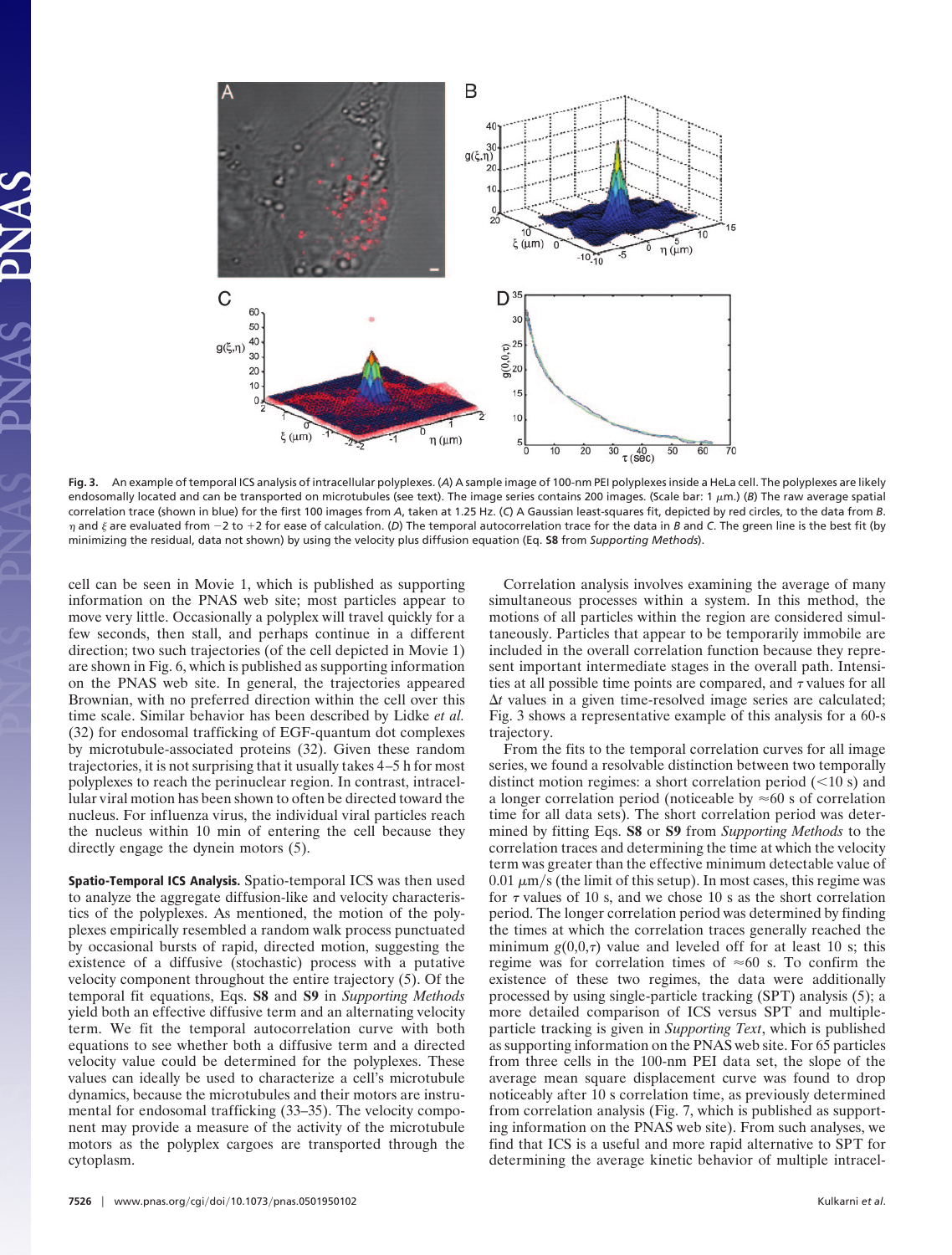**Table 1. Effective diffusion coefficients and velocity values for selected nonviral polyplexes for both short (10 s) and long (60 s) correlation times**

|                                   | Short $\tau$ , 10 s                                            |                     | Long $\tau$ , $\approx$ 60 s                                   |                                  |
|-----------------------------------|----------------------------------------------------------------|---------------------|----------------------------------------------------------------|----------------------------------|
| Polyplex                          | D coefficient<br>$\times$ 10 <sup>-11</sup> cm <sup>2</sup> /s | Velocity, $\mu$ m/s | D coefficient<br>$\times$ 10 <sup>-11</sup> cm <sup>2</sup> /s | Velocity, $\mu$ m/s              |
| Cyclodextrin, 80 nm ( $n = 32$ )  | $2.8 \pm 0.8$                                                  | $0.049 \pm 0.020$   | $1.4 \pm 0.6$ , $P < 0.0001$                                   | $0.007 \pm 0.008$ , $P < 0.0001$ |
| Cyclodextrin, 180 nm ( $n = 14$ ) | $3.2 \pm 1.4$                                                  | $0.058 \pm 0.021$   | $1.8 \pm 0.6$ , $P < 0.003$                                    | $0.008 \pm 0.009$ , $P < 0.0001$ |
| Cyclodextrin, 220 nm ( $n = 16$ ) | $4.4 \pm 1.2$                                                  | $0.056 \pm 0.034$   | $2.2 \pm 0.8$ , $P < 0.0001$                                   | $0.005 \pm 0.007$ , $P < 0.0001$ |
| PEI, 100 nm ( $n = 38$ )          | $3.1 \pm 1.1$                                                  | $0.052 \pm 0.031$   | $1.6 \pm 1.1$ , $P \le 0.0001$                                 | $0.006 \pm 0.009$ , $P < 0.0001$ |

The effective diffusion coefficients decrease somewhat for longer correlation times but the velocity terms (determined by fitting Eq. **S8** from *Supporting Methods*) are reduced by an order of magnitude to essentially zero. Values are reported as mean  $\pm$  SD for the number of independent observations.  $P$  values are generated by comparing each parameter at short versus long  $\tau$  values.

lular particles (Figs. 8 and 9, which are published as supporting information on the PNAS web site).

The polyplexes' motion was characterized by directed motion and diffusion on short time scales and mostly random motion on long time scales. Although both the effective diffusion and velocity values differed between the two correlation regimes, the velocity term showed the greatest variation (Table 1). Velocity values averaged 0.05  $\mu$ m/s for short correlation times (for all polyplexes) and approached zero for longer correlation times. Effective diffusion terms ranged from 2.8 to  $4.5 \times 10^{-11}$  cm<sup>2</sup>/s for short correlation times and from 1.4 to  $2.2 \times 10^{-11}$  cm<sup>2</sup>/s for long correlation times. From the 100-s movies, we found that polyplex motion is highly variable and that shorter trajectories are not sufficient to fully characterize their behavior.

To confirm the role of microtubules in polyplex motion, nocodazole was added to the cells after allowing for internalization. Nocodazole is a drug that specifically causes microtubule depolymerization and would be expected to significantly hinder microtubule-dependent processes, including transport (4, 5). After addition, the motions of the polyplexes were dramatically reduced when compared with untreated cells (shown in Fig. 4*A*); three sample trajectories are shown in Fig. 4*B*. For a cell similar to one depicted in Fig. 4*B*, the effective diffusion coefficient was



**Fig. 4.** The effects of nocodazole on intracellular directed transport. (*A*) One hundred-second trajectories of three 162-nm CD polyplexes in untreated cells. Although not all intracellular polyplexes are transported in this manner over the course of visualization, many will have directed motion for  $\approx$  10 s before stalling again, as demonstrated in these trajectories. (*B*) One hundred-second trajectories of three polyplexes in cells that were treated with nocodazole (final concentration 30  $\mu$ M) after allowing polyplex uptake. These images were taken after 1 h of incubation in nocodazole. The three trajectories shown are representative of almost all particles seen in the cell; they do not exhibit directed motion as seen in *A*. The scale bars in *A* and *B* are 1  $\mu$ m long. (C) Time course of nocodazole effect on polyplex trajectories. Representative trajectories are given after 10, 15, and 30 min of incubation in 30  $\mu$ M nocodazole. The maximum trajectories of the polyplexes significantly decreases over time as the drug takes effect. (Scale bars: 0.5  $\mu$ m.)

found to be  $2.9 \times 10^{-13}$  cm<sup>2</sup>/s with no meaningful velocity term, 2 orders of magnitude smaller than for untreated cells. These nocodazole results illustrate the importance of microtubules for intracellular transport of polyplexes.

**Implications of Two Temporal Fit Regimes.** The idea of two temporal regimes of intracellular motion is not unique to this system; indeed, similar findings have been reported for  $\mu$ m beads moving in the cytoplasm and chromosome motion in the nucleus (34, 36, 37) describing random walk processes. The benefit of our analysis is that it provides information about the system while requiring minimal fit parameters. Polyplex movement depends on microtubule transport, and the two temporal regimes may also be described in terms of the activity of the microtubules and their motors (kinesin and dynein). For short intervals, the microtubule motors display a memory effect and are able to transport the polyplexes in a nonrandom, directed linear fashion. However, after this interval (which generally lasts up to 10 s), the motors may either pursue a different path or remain in place, and the correlation function decays further. Similar results have been reported by Caspi *et al.* (34, 36) for transport of  $\mu$ m-sized beads in cytoplasm. For short correlation times, the fits to the polyplex data yield an average velocity of  $0.05 \mu m/s$ , independent of size or type; Ichikawa *et al.* (35) report similar values (0.05  $\mu$ m/s) for endosomal motion. The velocity value represents an average of all particles within a region and not merely individual ones; it can also be thought of as an indirect measure of the activity of the microtubule motors.

This behavior is in contrast to polyplex motion at long correlation times; at long times the velocity term approaches zero when fit to Eqs. **S8** or **S9** from *Supporting Methods*. This result does not mean that the polyplexes are not transported, but rather the velocity vectors sum to almost zero and particle motion is reflected primarily by the diffusion term. Cumulatively, these data suggest that the particles have a ''persistence time'' over which transport motion is correlated and continues in that direction without much deviation. After that time, particle motion appears stochastic again. Direct visualization indicates that the directed behavior, during which the particles move a few microns, last for up to  $\approx$  10 s before the particle stalls or changes direction (Figs. 4*A* and 6). Over the image series, a given particle may not necessarily move far from its starting position. After many hours of motion, most polyplexes arrive in the perinuclear space.

Overall, the polyplexes exhibit a back-and-forth movement about their starting positions, similar to what has been reported for individual influenza viruses in one stage of their trajectories (5). This movement is caused by microtubule transport by both minus- and plus-end-directed motors (35). The persistence time can be related to the activities of the kinesin and dynein motors. For short periods of time, one group of motors predominates and the action of these motors propels the polyplex cargo (5). Competition between different motors oriented in all directions on the endosomal compartment as well as shifting of cargo